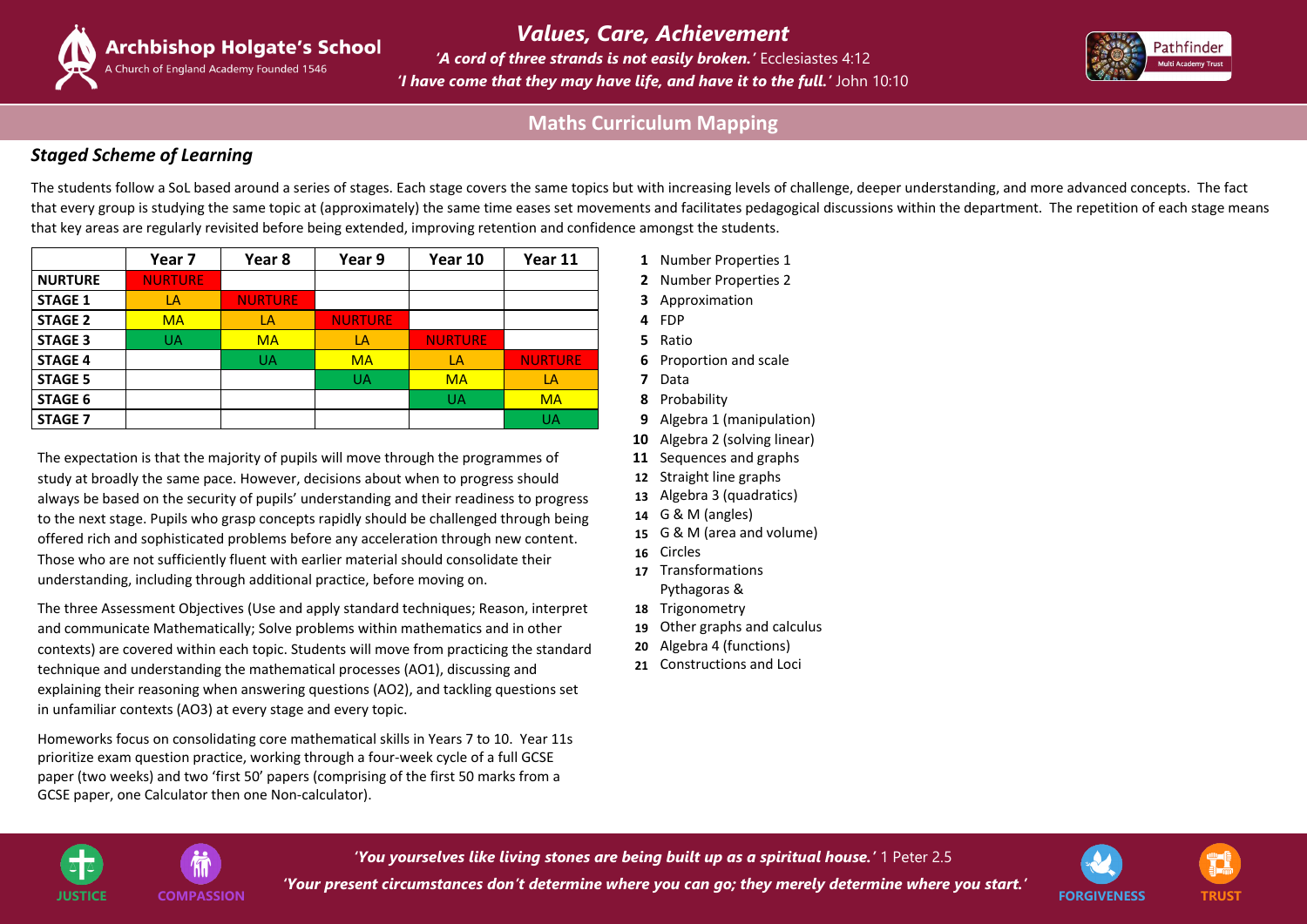*'You yourselves like living stones are being built up as a spiritual house.'* 1 Peter 2.5

*'Your present circumstances don't determine where you can go; they merely determine where you start.'*  **JUSTICE COMPASSION FORGIVENESS TRUST**











## *An example of how one of our Units (9. Algebra 1 - Manipulation) progresses through the stages.*

#### KEY: Crossover (appears on both higher & foundation papers – Grades 4/5), AQA L2 Further Mathematics

| Nurture                                                 | Stage 1                                                                          | Stage 2                                                                      | Stage 3                                                                                                        | Stage 4                                                                                                      | Stage 5                                                                                                           | Stage 6                                                                                               | Stage7                                                                                                                                      |
|---------------------------------------------------------|----------------------------------------------------------------------------------|------------------------------------------------------------------------------|----------------------------------------------------------------------------------------------------------------|--------------------------------------------------------------------------------------------------------------|-------------------------------------------------------------------------------------------------------------------|-------------------------------------------------------------------------------------------------------|---------------------------------------------------------------------------------------------------------------------------------------------|
| Substitute positive<br>integers into simple<br>formula. | Construct and use simple<br>expressions and<br>formulae in words then<br>symbols | Know the meanings of<br>the words term,<br>expression and equation.          | Understand and use the<br>vocabulary of expression,<br>equation and term.                                      | <b>Substitute fractions &amp;</b><br>decimals into formulae &<br>expressions (inc.<br>fractions & brackets). | <b>Expand double bracket</b><br>to give quadratic<br>expression of form<br>$x2+bx+c.$                             | Substitute into SDT/MVD<br>formulae.                                                                  | understand and use the<br>factor theorem to<br>factorise polynomials up<br>to and including cubics<br>(coefficient of x3 no<br>more than 1) |
| Use symbols where<br>appropriate.                       | Know the meanings of<br>the words term,<br>expression and equation.              | Coefficients written as<br>fractions rather than<br>decimals.                | Substitute values into<br>standard formulae<br>(inc.areas, volumes,<br>suvat equations &<br>compound measures) | Expand single bracket<br>with letter AND number<br>outside bracket.                                          | Expand double bracket<br>to give quadratic<br>expression of form<br>$ax2+bx+c$ .                                  | Factorise quadratics &<br>difference of 2<br>squares(inc. those with<br>the coefficient of $x2 > 1$ ) | show that x-a is a factor<br>of the function f(x) by<br>checking that $f(a) = 0$                                                            |
|                                                         | Use and interpret<br>algebraic notation.                                         | Substitute numerical<br>values into formulae and<br>expressions.             | Collect like terms.<br>(including terms with<br>powers)                                                        | Factorise single bracket<br>with letter and number<br>as common factor.                                      | Substitute positive and<br>negative integers into<br>formulae and<br>expressions including<br>terms with indices. | <b>Factorise expressions</b><br>such as $12x2 + xy - y2$                                              | <b>Expand expressions of</b><br>the form (a+b)^n, where<br>n is a positive integer                                                          |
|                                                         | Substitute numerical<br>values into formulae and<br>expressions.                 | Collect like terms. Eg a +<br>$a + b + 2b = 2a + 3b$ .                       | Expand a single bracket<br>with number OR letter<br>on the outside of the<br>bracket.                          | Expand double bracket<br>to give quadratic<br>expression.                                                    | Factorise a quadratic<br>expression into two<br>brackets                                                          | Expand more than two<br>brackets                                                                      | Use Pascal's triangle to<br>determine coefficients of<br>binomial expansions                                                                |
|                                                         |                                                                                  | Use indices like $a \times a \times a =$<br>a3 and $b \times b = b2$ .       | <b>Simplify expressions</b><br>involving sums &<br>products (e.g. $4xax3 =$<br>12a)                            | Recognise the difference<br>between an identity and<br>an equation                                           |                                                                                                                   | Simplify expressions<br>involving algebraic<br>fractions.                                             |                                                                                                                                             |
|                                                         |                                                                                  | Use $a/b$ for $a \div b$ .                                                   |                                                                                                                | Factorise a quadratic<br>expression into two<br>brackets                                                     |                                                                                                                   |                                                                                                       |                                                                                                                                             |
|                                                         |                                                                                  | Simplify expressions<br>involving sums &<br>products (e.g. $4xax3 =$<br>12a) |                                                                                                                |                                                                                                              |                                                                                                                   |                                                                                                       |                                                                                                                                             |